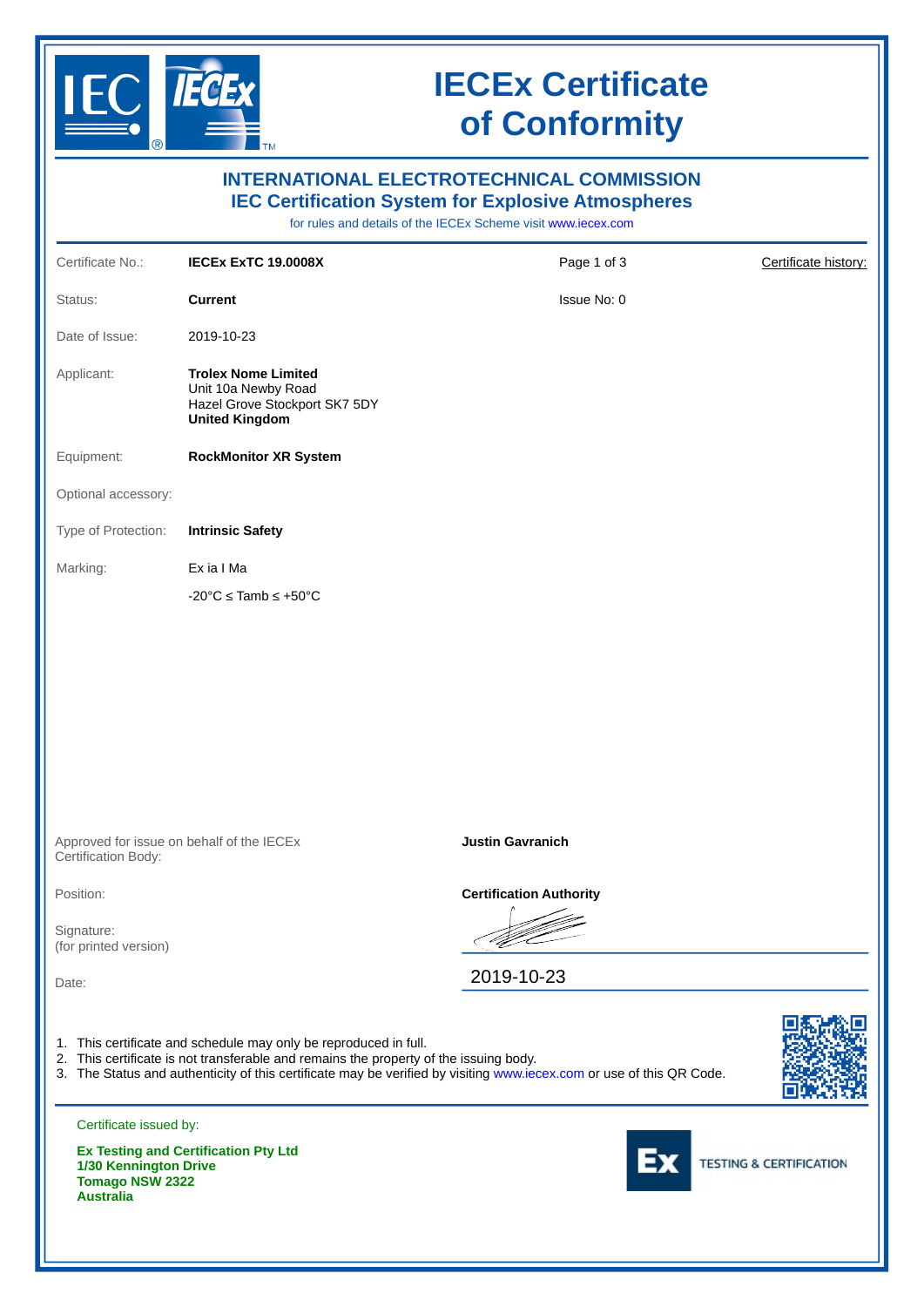

# **IECEx Certificate of Conformity**

| Certificate No.:                                            | <b>IECEX EXTC 19.0008X</b>                                                                                                                                                                                                                                                                                                                                                                                                                                                                               | Page 2 of 3 |
|-------------------------------------------------------------|----------------------------------------------------------------------------------------------------------------------------------------------------------------------------------------------------------------------------------------------------------------------------------------------------------------------------------------------------------------------------------------------------------------------------------------------------------------------------------------------------------|-------------|
| Date of issue:                                              | 2019-10-23                                                                                                                                                                                                                                                                                                                                                                                                                                                                                               | Issue No: 0 |
| Manufacturer:                                               | <b>Trolex Limited</b><br>Unit 10a Newby Road<br>Hazel Grove Stockport SK7 5DY<br><b>United Kingdom</b>                                                                                                                                                                                                                                                                                                                                                                                                   |             |
| Additional<br>manufacturing<br>locations:                   |                                                                                                                                                                                                                                                                                                                                                                                                                                                                                                          |             |
|                                                             | This certificate is issued as verification that a sample(s), representative of production, was assessed and tested and found to comply with<br>the IEC Standard list below and that the manufacturer's quality system, relating to the Ex products covered by this certificate, was<br>assessed and found to comply with the IECEx Quality system requirements. This certificate is granted subject to the conditions as set out in<br>IECEx Scheme Rules, IECEx 02 and Operational Documents as amended |             |
| <b>STANDARDS:</b><br>to comply with the following standards | The equipment and any acceptable variations to it specified in the schedule of this certificate and the identified documents, was found                                                                                                                                                                                                                                                                                                                                                                  |             |
| <b>IEC</b><br>60079-25:2010-02<br>Edition: 2.0              | Explosive atmospheres - Part 25: Intrinsically safe electrical systems                                                                                                                                                                                                                                                                                                                                                                                                                                   |             |
|                                                             | This Certificate does not indicate compliance with safety and performance requirements<br>other than those expressly included in the Standards listed above.                                                                                                                                                                                                                                                                                                                                             |             |
| <b>TEST &amp; ASSESSMENT REPORTS:</b>                       | A sample(s) of the equipment listed has successfully met the examination and test requirements as recorded in:                                                                                                                                                                                                                                                                                                                                                                                           |             |
| Test Report:                                                |                                                                                                                                                                                                                                                                                                                                                                                                                                                                                                          |             |
| AU/ExTC/ExTR19.0041/00                                      |                                                                                                                                                                                                                                                                                                                                                                                                                                                                                                          |             |
| <b>Quality Assessment Report:</b>                           |                                                                                                                                                                                                                                                                                                                                                                                                                                                                                                          |             |
| GB/SIR/QAR07.0017/07                                        |                                                                                                                                                                                                                                                                                                                                                                                                                                                                                                          |             |
|                                                             |                                                                                                                                                                                                                                                                                                                                                                                                                                                                                                          |             |
|                                                             |                                                                                                                                                                                                                                                                                                                                                                                                                                                                                                          |             |
|                                                             |                                                                                                                                                                                                                                                                                                                                                                                                                                                                                                          |             |
|                                                             |                                                                                                                                                                                                                                                                                                                                                                                                                                                                                                          |             |
|                                                             |                                                                                                                                                                                                                                                                                                                                                                                                                                                                                                          |             |
|                                                             |                                                                                                                                                                                                                                                                                                                                                                                                                                                                                                          |             |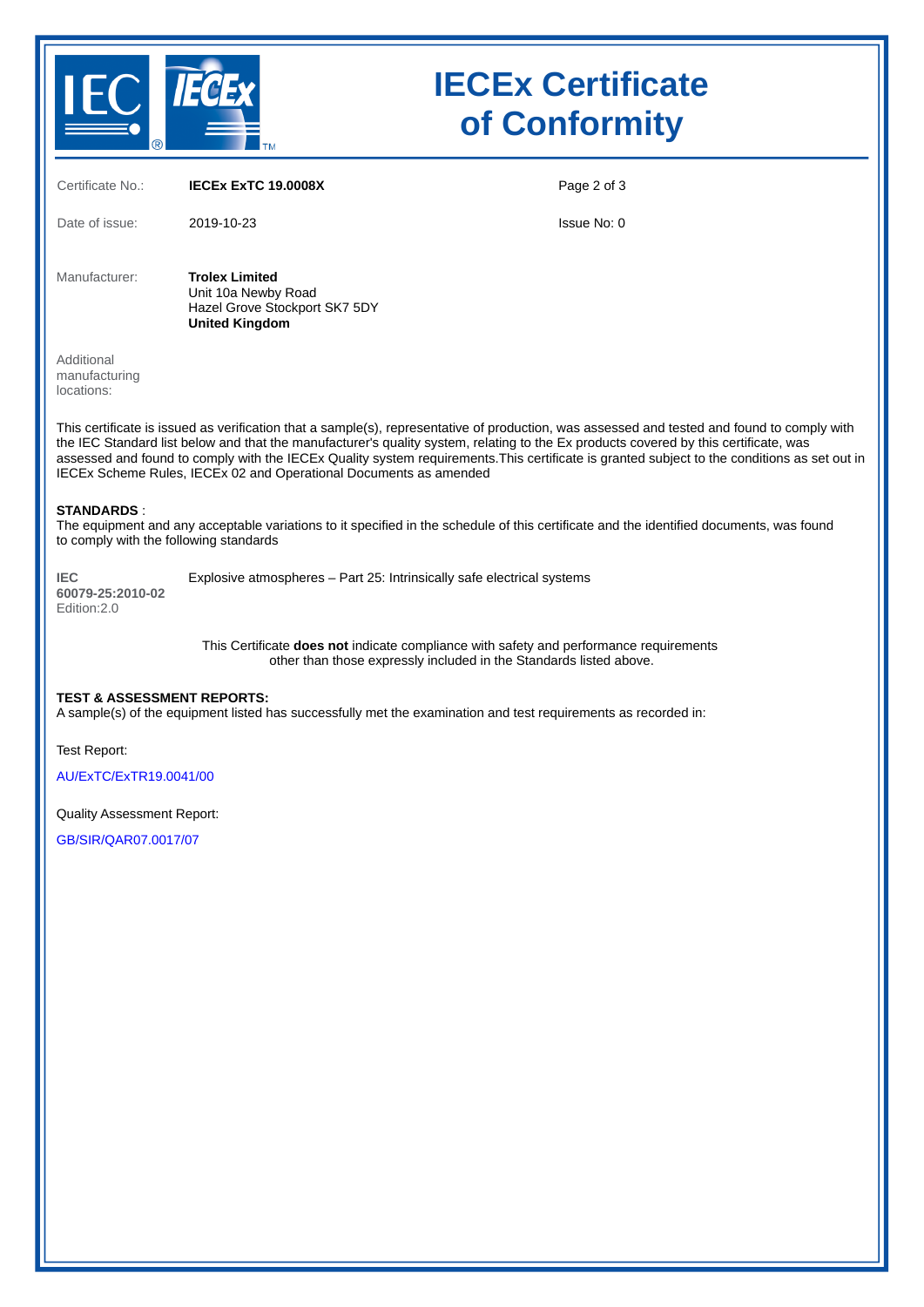

Date of issue: 2019-10-23

# **IECEx Certificate of Conformity**

Certificate No.: **IECEx ExTC 19.0008X**

Page 3 of 3

Issue No: 0

#### **EQUIPMENT:**

Equipment and systems covered by this Certificate are as follows:

The RockMonitor XR System comprises a TX5002 RockMonitor XR Controller or a TX5003 RockMonitor XR Reader and up to 300 TX5001 RockMonitor XR Telltale units - the TX5002 or TX5003 powers and communicates with the TX5001 telltales in the system. The system measures displacement of the strata at anchor points in the roof or rib in an underground mine using the TX5001 Telltales. The TX5001 communicates the data back to the TX5002 controller or TX5003 Reader. The TX5002 controller is powered from a separately certified IS associated equipment and provides communication to surface monitoring equipment using Ethernet and/or RS485 signals and also contains two solid state relays that provide voltage free contacts. The TX5003 Reader is portable and powered by an integral battery pack. The TX5002 and TX5003 each provide user interface via keypad and LCD screen.

Refer to document P5625.129.IECEx for sytem details.

**SPECIFIC CONDITIONS OF USE: YES as shown below:** Refer to Annexe for details

**Annex:**

[Certificate Annex IECEx ExTC 19.0008X-0 Final.pdf](https://www.iecex-certs.com/deliverables/CERT/17524/view)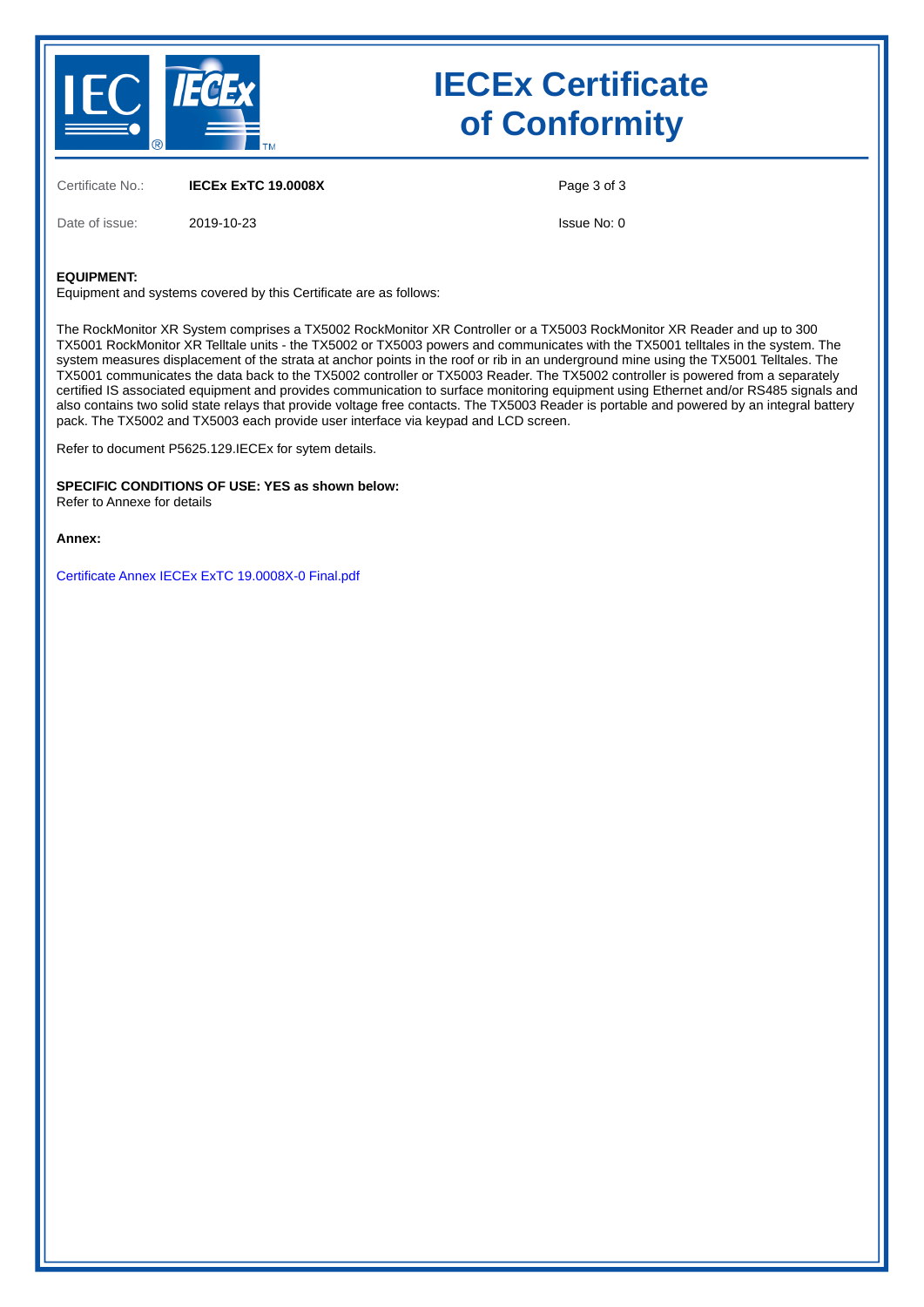## **IECEx Certificate of Conformity**

**Annexe**



**Annexe for Certificate No.: IECEx ExTC 19.0008X Issue No.: 0**

### **Specific Conditions of Use pertaining to Issue 0 of this Certificate:**

The parameters listed below are for external connection to the TX5002 RockMonitor XR Controller for the connection of associated apparatus not specifically covered in the system block diagram (drawing P5625.129.IECEx) and must be considered in conjunction with the requirements shown in this table.

|          | Conn. P4<br>(Supply to<br>TX5002)                       | Conn. P8<br>(Relay contacts -<br><b>Relay A and Relay</b><br>B) | Conn. P7<br>(RS485) -<br>parameters<br>for<br>individual<br>lines | Conn. J1<br>(Ethernet) - all<br>lines<br>combined |
|----------|---------------------------------------------------------|-----------------------------------------------------------------|-------------------------------------------------------------------|---------------------------------------------------|
| Terminal | 1 wrt 2                                                 | 4, 5, 6, 7, 8, 9                                                | 12, 13, 14, 15                                                    |                                                   |
| no.      |                                                         |                                                                 | wrt 11                                                            |                                                   |
| Ui       | 16 V or 14.4<br>V (as<br>marked on<br>the<br>equipment) | 30 V                                                            | 8.4 V                                                             | 17.64 V                                           |
| li       | 3.33A                                                   | 0.32A                                                           |                                                                   |                                                   |
| Pi       |                                                         | 530 mW                                                          |                                                                   |                                                   |
| Ci       | $4 \mu F$                                               | 0 µF                                                            | $0 \mu F$                                                         | $0.48 \mu F$                                      |
| Li       | $0 \mu H$                                               | $0 \mu H$                                                       | $U$ $\mu$                                                         | 30 µH                                             |
| Uo       |                                                         | 0 V                                                             | 5.88 V                                                            | 0 V dc                                            |
| lo       |                                                         | 0 A                                                             | 66 mA                                                             | 0 A dc                                            |
| Po       |                                                         |                                                                 | 97 mW                                                             | 0 W dc                                            |
| Co       |                                                         |                                                                 | 1000 µF                                                           | 1000 µF                                           |
| Lo       |                                                         |                                                                 | 26 mH                                                             | 97 µH                                             |
| Lo/Ro    |                                                         |                                                                 |                                                                   | 145 $\mu$ H/ $\Omega$                             |

Refer below for example terminal number identification. The TX5002 Telltale connector shown in the example below may only be connected to the TX5001 RockMonitor XR Telltale units:

|  |  |  |  |  |  |  |  | 15 I | ŸZ |  |  |
|--|--|--|--|--|--|--|--|------|----|--|--|
|  |  |  |  |  |  |  |  |      |    |  |  |

Conditions of use and user manuals applicable to each separately certified equipment comprising the system shall be observed.

Note that the Controlled System Limited 9474-ET Ethernet Interface (IECEx CML 16.0025X) listed as an option in the System Control Drawing (P5625.129.IECEx) is not certified by an Australian certification body and shall be taken into account as necessary.

This form is identified as QMA-HAE-08-710 Issued 2019-03-15 Page 1 of 2